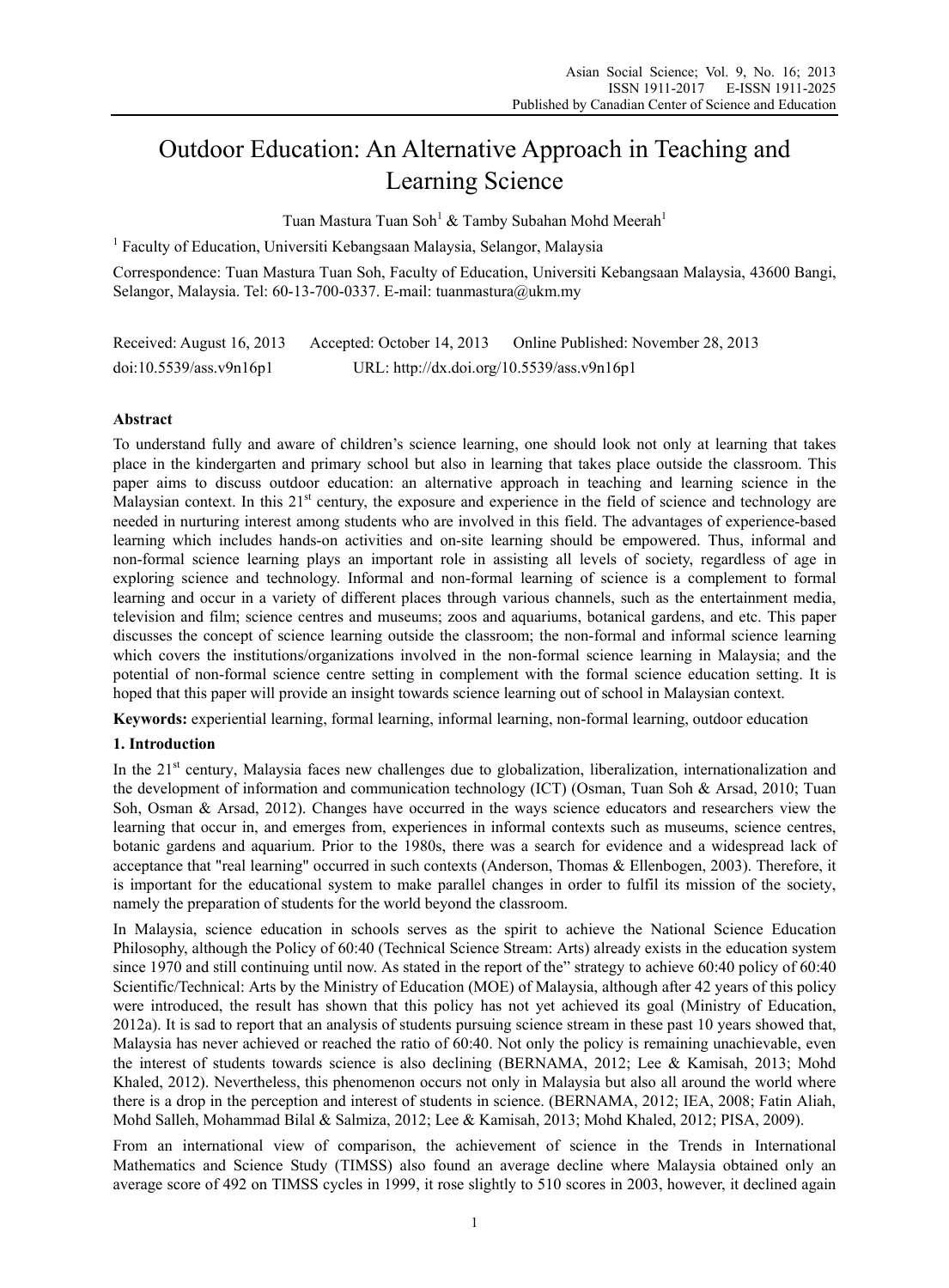to 471 scores in 2007 and further decreased to 462 in 2011 (International Association for the Evaluation of Educational Achievement (IEA), 2008; MOE, 2012,). In addition, a report by Programme for International Student Assessment (PISA, 2009) also stated Malaysia was ranked 57 out of 74 countries with below attainment. For Mathematics domain, the average score is 404 (international average=458; OECD average=496); whereas the average score for Science domain is 422 (international average=463; OECD average=501). PISA is an international study which aims to evaluate education systems worldwide by testing the skills and knowledge of 15-year-old students with real life skills that engage the lifelong learning process of mathematics, science and reading. As the PISA sees more skills that involve the ability to interpret, reflect and evaluate, Malaysian students were still weak in those skills that are important in real life. This is very disappointing and critical to be addressed.

Such circumstances and scenarios stated above would be an obstacle to the goal of producing globally competitive human capital and contribute towards the development of scientific and technological civilization. Therefore, various views have been put forward in an attempt to explain the phenomenon of students' declining interest in science. Among them were; i) the delivery effectiveness of science and technology education depending on the curriculum and assessment; ii) the quantity and quality of teachers; iii) facilities and efficiency of school management; and iv) support and encouragement from parents and the school. According to Kuenzi (2008), one approach to encourage science learning is through the use of informal educational channels. Whereas, Hofstein and Rosenfeld (1996) make an important recommendation that "future research in science education should focus on how to effectively blend informal and formal learning experiences in order to significantly enhance the learning of science" (p. 107).

Yet, in reality, there is still a boundary between informal and formal learning although Tight (1996) argues that learning is not limited to the formal setting of the school. In addition, Delamont (2002) also argues that educational research needs to leave the boundaries of the indoor classroom and look at the educational process within other settings, including informal learning. Studying the interactions that occur between pupils and teachers in a different environment, such as an outdoor centre, may shed more light on the learning processes that take place during outdoor activities, as the outdoors can provide opportunities that may not be available to the researcher in the indoor classroom (Stan, 2008). Therefore, this paper will discuss the concept and role of science learning outside the classroom, specifically informal and non-formal science learning in the Malaysian context.

## **2. Concept of Science Learning Outside the Classroom**

Human beings learn science from a variety of sources, in a variety of settings, and for a variety of reasons. For the sake of simplicity, according to Hofstein and Rosenfeld (1996), we assume that the two complementary contexts for science learning are formal and informal learning.

Formal education according to Dib (1988) is the education that corresponds to a systematic, organized education model, structured and administered according to a given set of laws and norms, presenting a rather rigid curriculum as regards objectives, content and methodology. Formal education institutions are administratively, physically and curricularly organized and require minimum students' classroom attendance. There is a program that teachers and students alike must observe, involving intermediate and final assessments in order to advance students to the next learning stage. Assessments are made on a general basis, for administrative purposes and are infrequently used to improve the education process.

Whereas, the notions of non-formal and informal education came to prominence during the 1960s and 1970s in international discussions on education, at the same time as lifelong education first became fashionable. (Eshach, 2006) argues that dividing out-of-school learning into informal and non-formal categories help to achieve better understanding of the characteristics of out-of-school learning. To gain a better understanding about the science learning outside the classroom, this section will present a summary about the informal and non-formal learning.

## *2.1 Non-formal Learning*

As seen, formal education has a well-defined set of features and generally cannot disguise its aloofness from the real needs of the students and of the community. To distinguish between formal and non-formal education, whenever one or more of the features defined in formal education is absent, we may safely state that the educational process has acquired non-formal features. Eshach (2006) defines the non-formal learning as learning that "occurs in a planned but in highly adaptable manner in institutions, organizations and situations beyond the spheres of formal or informal education. The author stated that non-formal learning of science occurs at places we visit occasionally such as science centres/museums, botanical garden, zoo, aquarium, planetarium, industry, interactive exhibit etc. It shares the characteristic of being mediated with formal education, but the motivation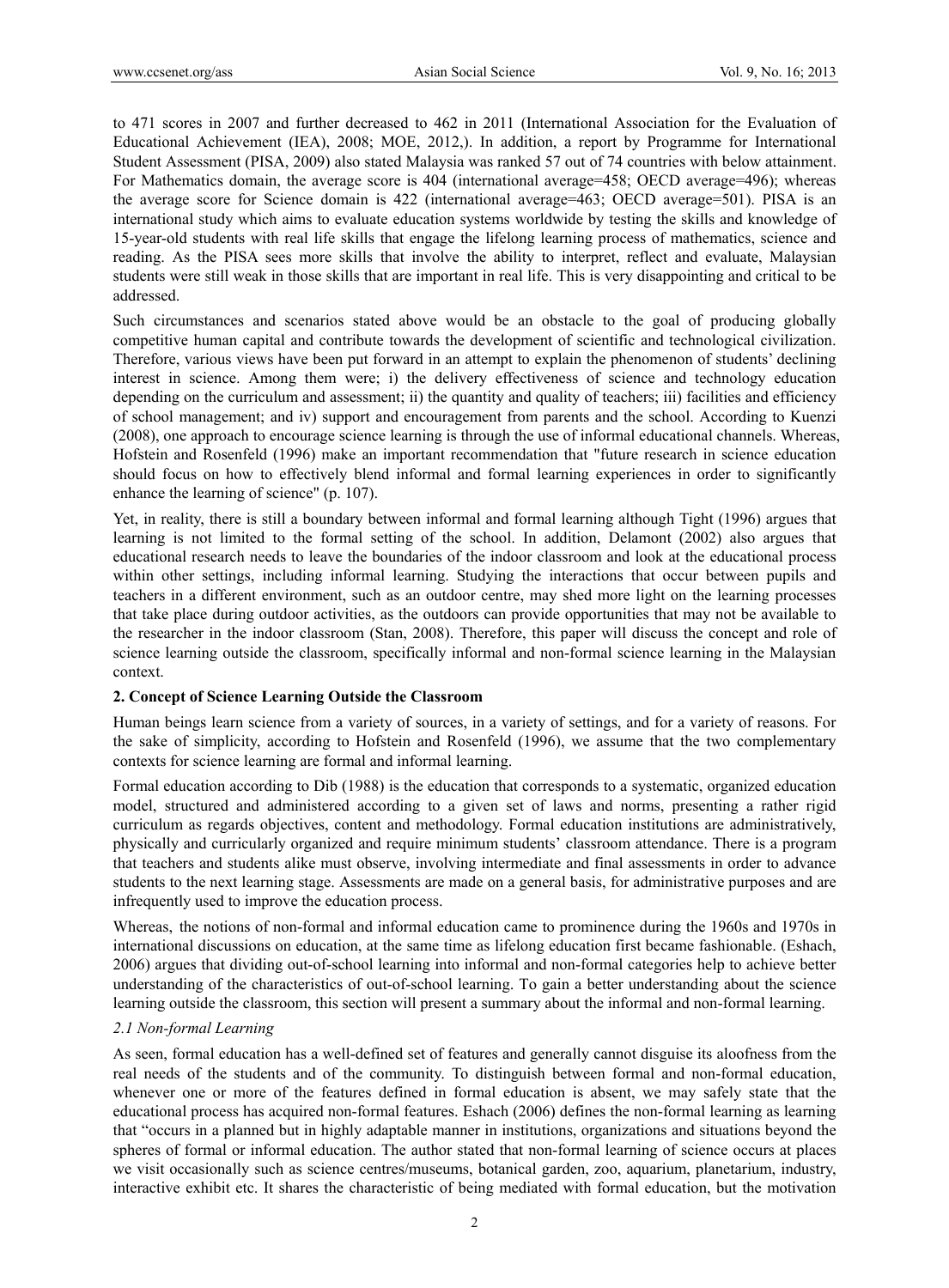for learning may be wholly intrinsic to the learner.

Besides, the Commonwealth Secretariat (1979) defined the concept of non-formal education as "any organised learning activity outside the structure of the formal education system that is consciously aimed at meeting specific learning needs of particular subgroups in the community - be it children, youth or adult." Thus, non-formal learning refers to any organized and systematic educational activity, carried on outside the framework of the formal system, to provide selected types of learning to particular subgroups in the population; adults as well as children (Tight, 1996) and sometimes it is more stressed on skills (Colleta et al., 1982).

## *2.2 Informal Learning*

Informal education is generally considered to be a kind of learning which continues in every part and phase of an individual's life and usually occurs outside a formal educational establishment. Educators in informal education focus on empirical learning which enables people to discover different experiences and learn from experiences (Best, 2007). It is also described as the learning process taking place out of classroom environment; such learning can occur through an educational television program, radio, newspapers, magazines, internet, sport centres, during a travel or a visit to a museum, science centres, art gallery, historic site or zoo (Davies, 1997; Hannu, 1993; Kelly, 2000; Martin, 2004; Pedretti, 2004). Informal environments encourage learning in various ways which usually do not exist in traditional classroom environments. Informal environments can meet the needs of students by offering different learning styles and allow each student to learn at their own pace (Melber & Abraham, 1999). According to Crane, Nicholson, Chen and Bitgood (1994):

*"Informal science learning refers to activities that occur outside the school setting, are not developed primarily for school use, are not developed to be part of an ongoing school curriculum, and are characterised as voluntary as opposed to mandatory participation as part of a credited school experience. (p. 3)* 

By nature, a child has a very high level of curiosity, therefore, the learning process should take into account their experiences and activities that can allow the children to explore and carry out their own research. This nature of curiosity is the reason why children ask so many "why" questions about a situation. They will continue questioning until they receive a satisfactory answer. This kind of attitude should not be restricted; it should be encouraged and developed to promote science literacy. Informal learning of science based on experience, inquiry, and hands-on activities are learning processes that can increase the science literacy (Fried Hoffer 2007), and enable them to learn from their environment. Children who are exposed with skills of science processes will indirectly have better thinking skills. Based on the existing knowledge and the new knowledge acquired in school, children are able to develop their own understanding and indirectly, active learning is taking place in their minds. Therefore, in order to help in increasing the number of people that enjoy and easily understand new information obtained through the rapid developments in science and technology, it is necessary to support formal education in schools with informal learning environments (Bozdogan & Yalcin, 2009). Table 1 summarizes the differences between formal, non-formal and informal learning as follows:

| <b>Characteristic</b> | Formal                                     | Non-formal                                                         | <b>Informal</b>                    |
|-----------------------|--------------------------------------------|--------------------------------------------------------------------|------------------------------------|
| Place/location        | Usually at school                          | At institution out of school                                       | Everywhere                         |
| Structure/Process     | Maybe repressive,                          | Usually supportive,                                                | Supportive,                        |
|                       | Structured.                                | Structured.                                                        | Unstructured.                      |
|                       | Usually prearranged,                       | Usually prearranged,                                               | Spontaneous,                       |
|                       | Motivation is typically<br>more extrinsic. | Motivation may be extrinsic but it is<br>typically more intrinsic, | Motivation is mainly<br>intrinsic. |
|                       | Compulsory,                                | Usually voluntary,                                                 | Voluntary,                         |
|                       | Teacher-led,                               | May be guided or teacher-led,                                      | Usually learner-led,               |
|                       | Sequential                                 | Typically non-sequential                                           | Non-sequential                     |
| Evaluation            | Learning is evaluated                      | Learning is usually not evaluated                                  | Learning is not<br>evaluated       |

Table 1. Comparison between formal, informal and non-formal learning

Source: (Coombs, 1976; Eshach, 2006; Gerber, Marek & Ann, 2001; Stocklmayer, Rennie & Gilbert, 2010)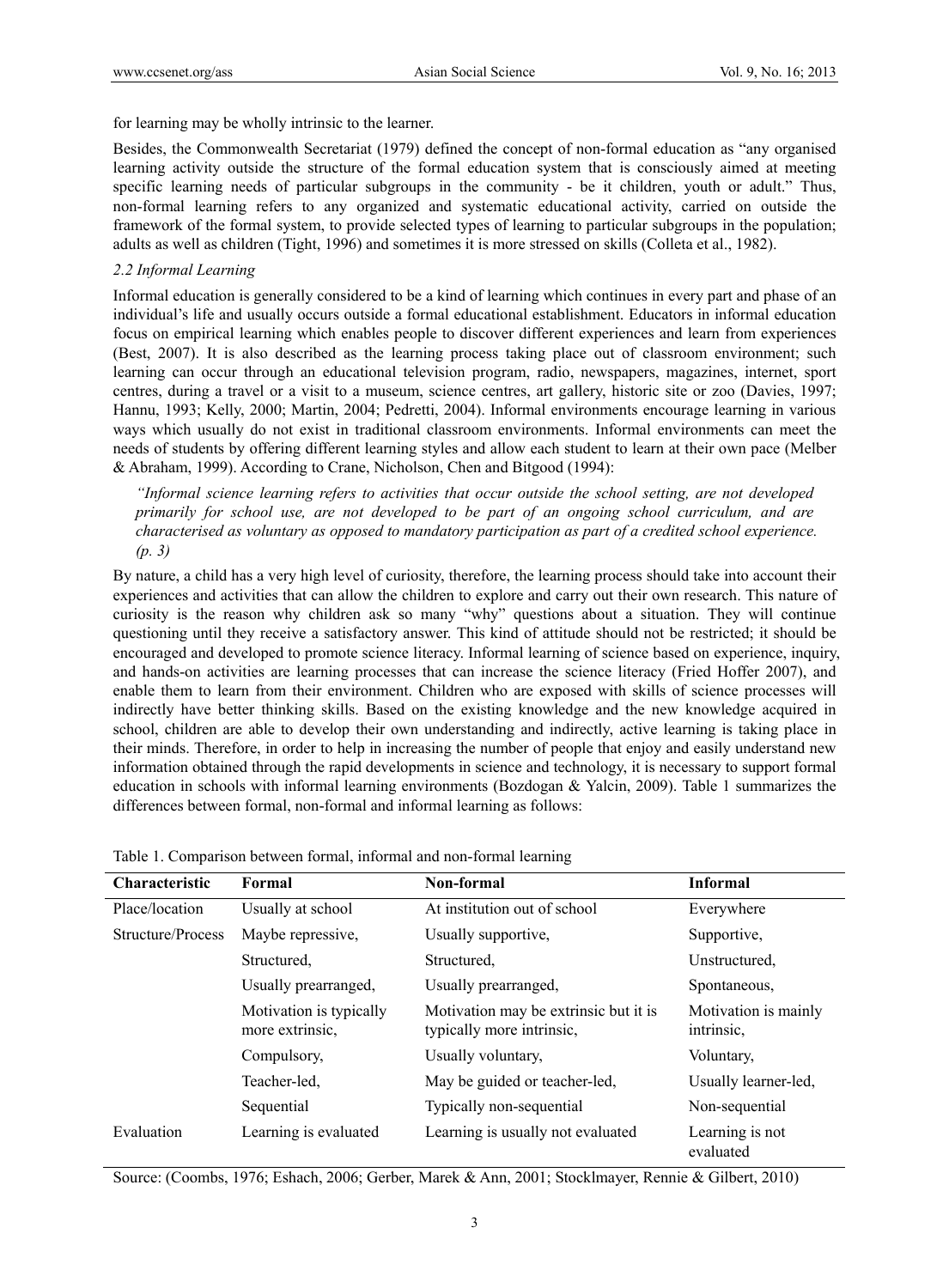## **3. Non-Formal and Informal Science Learning in Malaysia**

Education has always been the chief vehicle for nation building in Malaysia. The 'mover' for education in Malaysia is under the responsibility of the Ministry of Education (MOE). The mission of the MOE of Malaysia is to "develop the potential of individuals through quality education". As Malaysia is now said to be at the mid-point in its journey towards Vision 2020, it is a necessity to prepare a more flexible workforce with advanced technical skills coupled with well-developed generic skills such as creative thinking, problem solving and analytical skills needed by the employer in the industry in order to survive in the challenging world. The Ministry is responsible for the overall education of Malaysian.

It is interesting to note that the MOE of Malaysia is actively supporting outdoor education. The Outdoor Education team was established within the Co-Curricular Activities Branch in 1991 in 6 states which are; Sabah, Sarawak, Kelantan, Pahang, Terengganu and Kedah (Md Amin, 2011). It provides assistance and guidance to the Malaysian schools in the planning and implementation of their outdoor education as a complement to the classroom learning. Besides that, the MOE also collaborates with the Ministry of Science, Technology and Innovation (MOSTI) in accordance to lead the informal and non-formal science education. The Second Science and Technology Policy provide the framework to enhance productivity and maintain growth and also strengthen the synergy partnership between government agencies, industries, universities, and research institutes. The role of MOSTI is in helping to achieve the aim of this policy in creating societal values and positive attitude towards science and technology including the need for lifelong learning. There are many agencies under MOSTI that operates to execute this aim.

The agencies under MOSTI that operate in order to introduce non-formal science education are Academy of Science and National Science Centre. Besides that, the most popular organizations that introduce non-formal education in Malaysia are Petrosains which operates under PETRONAS and National Planetarium which operates under the Prime Minister's Department. The role and function of each agency and centre which operate to introduce non-formal education in Malaysia are as follows:

| Bil              | <b>Institutional</b>                                                                                     | Role                                                                                                                                                                                                                                                                                 |  |
|------------------|----------------------------------------------------------------------------------------------------------|--------------------------------------------------------------------------------------------------------------------------------------------------------------------------------------------------------------------------------------------------------------------------------------|--|
| 1.               | National Science Centre<br>(http://www.psn.gov.my/en/concept-role/)<br>and<br>(Pusat Sains Negara, 2011) | The National Science Centre, an institution of<br>$\bullet$<br>non-formal learning, was entrusted with a mandate to<br>promote awareness, interest and understanding of Science<br>and Technology, to increase the knowledge of the<br>Malaysian citizens.                           |  |
| $\overline{2}$ . |                                                                                                          | The exhibits located in National Science Centre are<br>based on different themes which are divided into different<br>categories.                                                                                                                                                     |  |
|                  |                                                                                                          | There are two main categories, Fundamental Science<br>and Technology.                                                                                                                                                                                                                |  |
|                  |                                                                                                          | The overall concept of the centre is to link science<br>with the environment, religion, as well as to relate science<br>with all aspects of life, knowledge and application in life.                                                                                                 |  |
|                  | Academy of Science<br>(http://www.akademisains.gov.my/)                                                  | Academy of Science is under the Ministry of Science,<br>Technology and Innovation (MOSTI).                                                                                                                                                                                           |  |
|                  |                                                                                                          | Its mission is to pursue, encourage and enhance<br>excellence in the field of science and technology, for the<br>development of the nation and the benefit of mankind.                                                                                                               |  |
|                  |                                                                                                          | The Academy of Science offer science engagement to<br>students which covers; i) public awareness of science and<br>technology; ii) nurturing interest in science, engineering<br>and technology; iii) industry involvement; iv) engaging the<br>public; and v) the creative culture. |  |

Table 2. The agencies that promote non-formal learning in Malaysia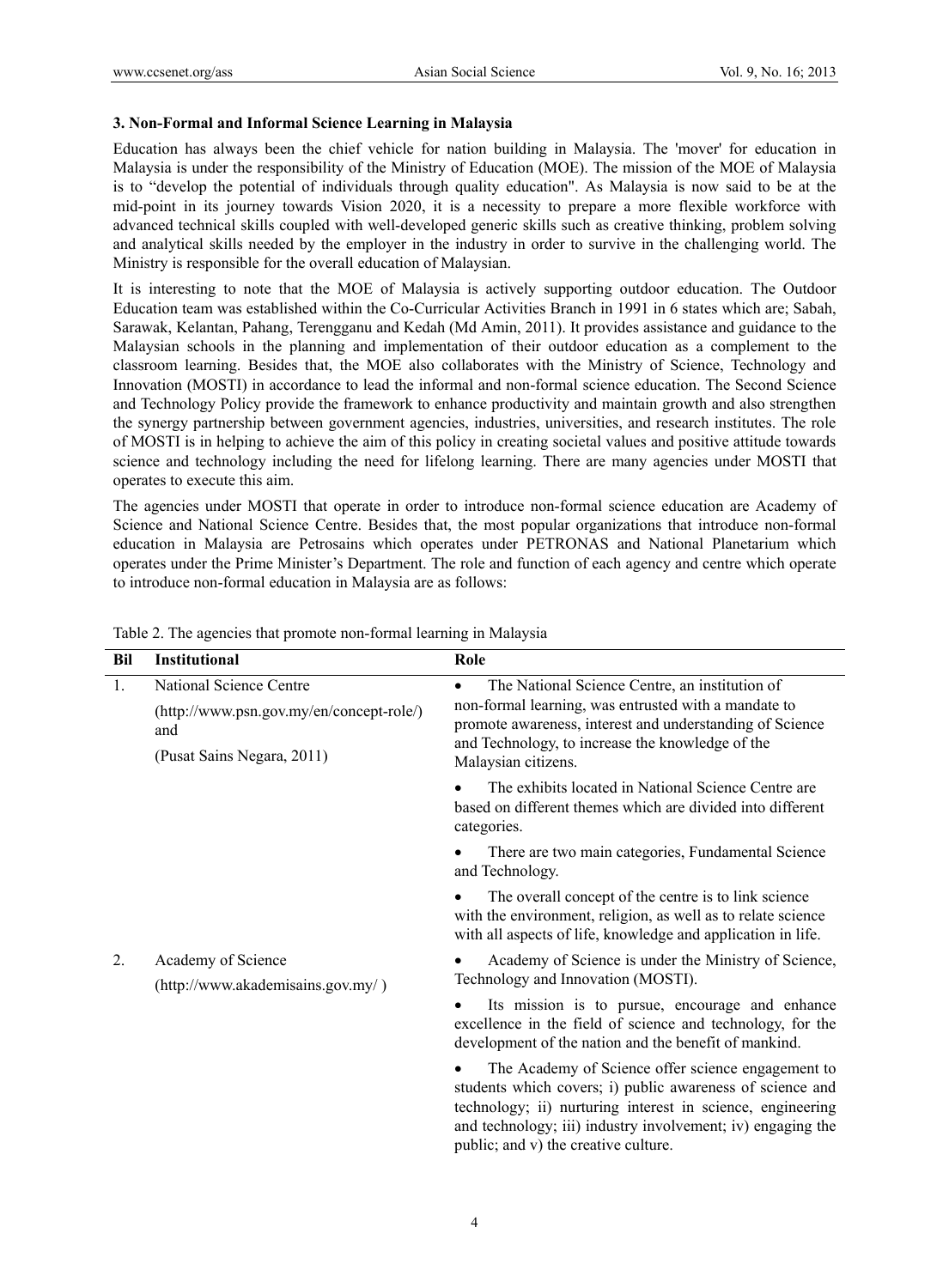| 3.               | Petrosains                                                       | Petrosains operates under PETRONAS<br>$\bullet$                                                                                                                                      |  |
|------------------|------------------------------------------------------------------|--------------------------------------------------------------------------------------------------------------------------------------------------------------------------------------|--|
|                  | (http://www.petrosains.com(my/)                                  | The Science Discovery Centre at Petrosains uses a fun<br>٠<br>and interactive approach to tell the story of the science and<br>technology of the petroleum industry to the visitors. |  |
|                  |                                                                  | Its concept and contents revolve specifically around the<br>science of petroleum, yet embrace all the general sciences.                                                              |  |
|                  |                                                                  | The hands-on approach adopted by Petrosains puts an<br>emphasis on the fun and excitement of learning rather than<br>on the rigorous memorization of scientific facts.               |  |
| $\overline{4}$ . | National Planetarium<br>(http://www2.angkasa.gov.my/planetarium) | National Planetarium plays a crucial role in promoting<br>space science at large and leading Malaysia towards the<br>development of space science.                                   |  |

Among the above-listed learning centres, there are still many agencies or organization that indirectly plays their role in the informal and non-formal science education in Malaysia. Among them are Malaysian Nature Society (MNS) and World Wild Life Fund (WWF) Malaysia, which handled outdoor program such as the Eco School (WWF-Malaysia, 2008, 2009). Besides that, in 2004, National Service Training Program, or Program Latihan Khidmat Negara (PLKN) was introduced by the Government of Malaysia as an outdoor education agent in order to empower and make a better youth in Malaysia (Jaffry, 2011).

## **4. Discussion and Conclusion**

Education is the cornerstone of all efforts to produce skilled manpower. The education sector in Malaysia is changing dynamically, and is expected to undergo many changes in the  $21<sup>st</sup>$  century (Tuan Soh et al., 2012). Currently in Malaysia, as in many other parts of the world, students' attitudes towards science are far from positive and declining markedly as pupils progress through secondary school (International Association for the Evaluation of Educational Achievement (IEA), 2008, 2012; Lee & Kamisah, 2013; Ministry of Education, 2012a, 2012b; Mohd Khaled, 2012; PISA, 2009). It seems that the formal education cannot achieve its goals in popularize science amongst the student, therefore informal and non-formal setting can be used in the effort of increasing students' awareness towards science.

According to Hofstein and Rosenfeld (1996), "future researches in science education should focus on how to effectively blend learning experiences in formal and informal learning in order to significantly enhance the learning of science" (p. 107). Therefore, it is a clear evidence that researchers agree that the integration of formal and informal setting can be used in order to increase the students' awareness towards science. This is because pupils of school age spend about two-thirds of their waking lives outside formal schooling (Eschah, 2006; Braund & Reiss, 2006), therefore the influences that experiences outside school have on pupils' knowledge and understandings, beliefs, attitudes, and motivation to learn cannot be ignored (Braund  $\&$  Reiss, 2006). Science is indeed generally hard to learn. Yet, when pupils visit or taught in places that explain science in often new and exciting ways, they frequently seem to be more enthused. There is, we believe, something about these contexts and places that brings about a change in increasing the desire in people to find out and understand more (Braund & Reiss, 2006).

Despite the advantages that can be gained through non-formal education, in reality, there is no synchronising at the national level for non-formal education programs. Every agency has their own method and programs according to their roles although the general aim is the same. Most of the non-formal educational programs are based on the needs of the respective agencies and once in a while, there will be overlapping of objectives. According to Townsend (1982), non-formal education should be an integral part of the education system of the country; it will be helpful for two separate systems of education to come into being. The recognition and various collaborations between the MOE and non-formal agencies should be planned in a more structured manner. The efforts to promote these institutions should be made in all schools; and encourage them to optimise the usage of these institutions as a complement to formal education in schools (Bozdogan & Yalcin, 2009). An existing strategic network should be improved and strengthened. Besides that, a systematic mechanism should be created to coordinate the implementation and supervision of informal and non-formal science education effectiveness, in order to ensure that its role as a complement of formal education could be realized, and this changed climate will bring a new opportunity for formal and non-formal education to get closer together than ever before (Coombs, 1976) specifically in Malaysian context.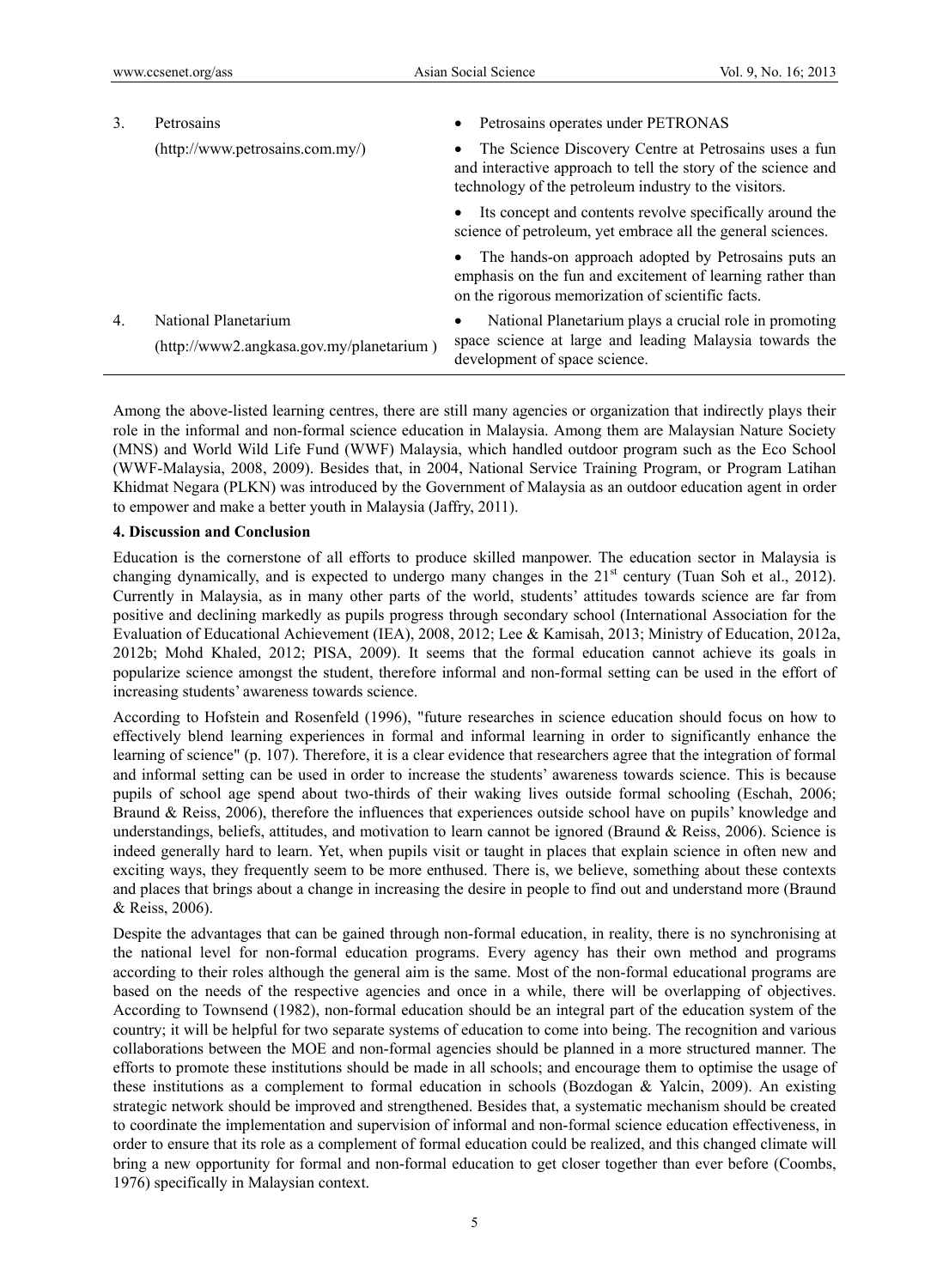#### **References**

- Academy of Science. (2013). *Mission/Vision.* Retrieved June 3, 2013, from http://www.akademisains.gov.my/index.php?option=com\_content&task=view&id=21&Itemid=72
- Anderson, D., Thomas, G. P., & Ellenbogen, K. M. (2003). Learning Science from Experiences in Informal Contexts: The Next Generation of Research. *Asia-Pacific Forum on Science Learning and Teaching*, *4*(1),  $1-6.$
- BERNAMA. (2012, February 29). *Kemerosotan minat pelajar terhadap sains.* Retrieved from http://www.utusan.com.my/utusan/info.asp?y=2012&dt=0126&pub=Utusan\_Malaysia&sec=Terkini&pg=b t\_21.htm
- Best, S. (2007). Quaker events for young people: Informal education and faith transmission. *Quaker Studies, 11*, 259-281.
- Bozdogan, A. E., & Yalcin, N. (2009). Determining the Influence of a Science Exhibition Center Training Program on Elementary Pupils' Interest and Achievement in Science. *Eurasia Journal of Mathematics, Science and Technology Education*, *5*(1), 27-34.
- Braund, M., & Reiss, M. (2006). Towards a More Authentic Science Curriculum: The contribution of out-of-school learning. *International Journal of Science Education*, *28*(12), 1373-1388. http://dx.doi.org/10.1080/09500690500498419
- Colletta, N. J., & Holsinger, D. B. (1982). *Assessing the Impact of Nonformal Education on Development Goals*. Massachussets: Lexington Books Press.
- Commonwealth Secretariat. (1979). Mobilizing Human Resources: Report of the Commonwealth Conference on Non-Formal Education for Development, New Delhi, 22 Jan-2 Feb 1979. London: Commonwealth Secretariat.
- Coombs, P. H. (1976). Nonformal Education: Myths, Realities, and Opportunities. *Comparative Education Review*, *20*(3), 281-293. http://dx.doi.org/10.1086/445902
- Crane, V., Nicholson, H., Chen, M., & Bitgood, S. (1994). *Informal science learning: What Research about television, science museum, and community-based projects.* Dedham, MA: Research Communications Ltd., and Ephrata, PA: Science Press.
- Davies, K. (1997). The challenge of materials gallery: A new exhibition at the science museum. *New Materials*, 169-172.
- Delamont, S. (2002). *Fieldwork in Educational Settings: Methods, pitfalls and perspectives* (2nd ed.). London and New York: Routledge: Taylor & Francis Group.
- Dib, C. Z. (1988). Formal, Non-Formal and Informal Education: Concepts/Applicability. In *Interamerican Conference on Physics Education, Oaxtepec, Mexico, 1987* (pp. 300-315).
- Eshach, H. (2006). Bridging In-school and Out-of-school Learning: Formal, Non-Formal, and Informal Education. *Journal of Science Education and Technology*, *16*(2), 171-190. http://dx.doi.org/10.1007/s10956-006-9027-1
- Fried Hoffer, B. (2007, 29 Nov-3 Dec). Why An Informal Science Intervention. Maxwell Auditorium, Singapore.
- Gerber, B. L., Marek, E. A., & Ann, M. L. (2001). Development of an informal learning opportunities assay. *International Journal of Science Education*, *23*(6), 569-583.
- Hannu, S. (1993). Science centre education: motivation and learning in informal education. Helsinki University Departmentof Teacher Education. Finland. Unpublished Doctoral Dissertation.
- Hiong, L. C., & Osman, K. (2013). An Interdisciplinary Approach for Biology, Technology, Engineering and Mathematics (BTEM) to Enhance 21st Century Skills in Malaysia. In *Proceedings of the International Science, Mathematics and Technology Education Conference (ISMTEC) 2013* (pp. 1–11).
- Hofstein, A., & Rosenfeld, S. (1996). Bridging the Gap Between Formal and Informal Science Learning. *Studies in Science Education*, *28*(1), 87-112. http://dx.doi.org/10.1080/03057269608560085
- International Association for the Evaluation of Educational Achievement (IEA). (2008). *TIMSS 2007 International Science* (p. 512). TIMSS & PIRLS International Study Center, Lynch School of Education: Boston College.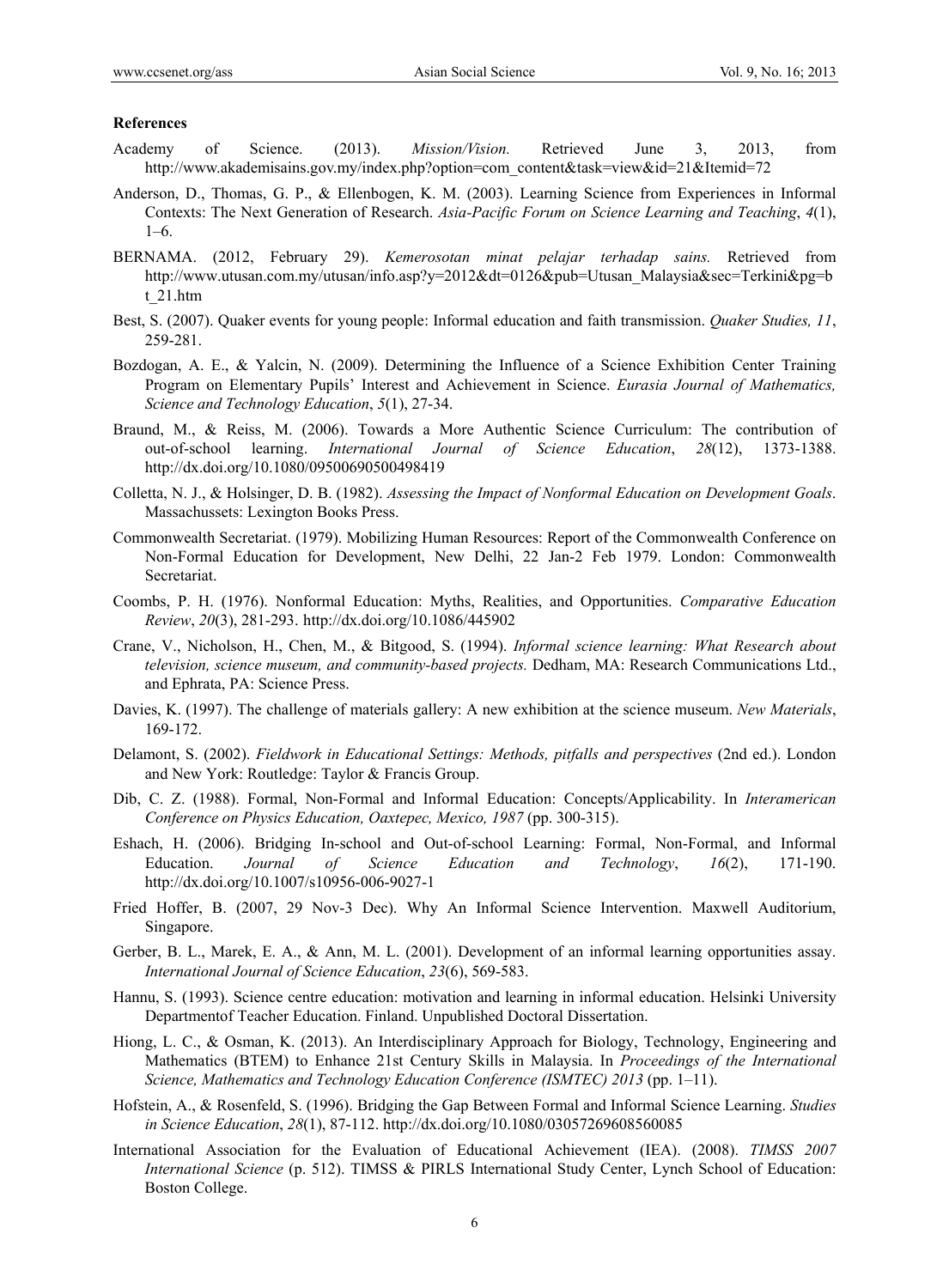- International Association for the Evaluation of Educational Achievement (IEA). (2012). *TIMSS 2011 International Science Report*. Chestnust Hill: IEA.
- Kelly, J. (2000). Rethinking the elementary science methods course: A case for content, pedagogy, and informal science education*. Intenational Journal of Science Education, 22*(7), 755-777. http://dx.doi.org/10.1080/09500690050044080
- Kuenzi, J. J. (2008). Science, Technology, Engineering, and Mathematics (STEM). Education: Background, Federal Policy, and Legislative Action (pp. 1–34).
- Martin, L. M. W. (2004). An emerging research framework for studying informal learning and schools. *Science Education, 88*(1), 71-82. http://dx.doi.org/10.1002/sce.20020
- Md Amin Md Taff. (2011). *Pendidikan Luar: Definisi, Falsafah & Aplikasi* (Md Amin Md Taff, Ed., 1st ed.). Tanjong Malim, Perak: Penerbit Universiti Pendidikan Sultan Idris.
- Melber, L. H., & Abraham, L. M. (1999). Beyond the classroom: Linking with informal education. *Science Activities, 36*, 3-4. http://dx.doi.org/10.1080/00368129909601027
- Ministry of Education. (2012a). *Laporan Strategi Mencapai Dasar 60:40 Aliran Sains/Teknikal: Sastera* (p. 82). Putrajaya: KPM.
- Ministry of Education. (2012b). *Kajian TIMSS dan PISA: Status Pencapaian Malaysia [TIMSS and PISA Study: Malaysia Achievement Status]*.
- National Planetarium. (2013). *About Us; History.* Retrieved June 3, 2013, from http://www2.angkasa.gov.my/planetarium/index.php?option=com\_content&view=article&id=7&Itemid=6 &lang=en
- National Science Center. (2013). *Concept and Role.* Retrieved June 3, 2013, from http://www.psn.gov.my/en/concept-role/
- Negara, P. S. (2011). *Perjalanan 25 Tahun Pusat Sains Negara.* Kuala Lumpur: Pusat Sains Negara.
- Nordin, M. K. (2012, April 1). *Persepsi negatif punca pelajar tidak minat sains. Berita Harian.* Retrieved May 4,  $2012,$  from

http://www.bharian.com.my/bharian/articles/Persepsinegatifpuncapelajartidakminatsains/Article/index

- Osman, K., Tuan Soh, T. M., & Arsad, N. M. (2010). Development and validation of the Malaysian 21 st century skills instrument (M-21CSI) for science students. *Procedia Social and Behavioral Sciences*, *9*, 599-603. http://dx.doi.org/10.1016/j.sbspro.2010.12.204
- Pedretti, E. G. (2004). Perspectives on learning through research on critical issues-based science center exhibitions*. Science Education, 88*(Suppl. 1), 34-47. http://dx.doi.org/10.1002/sce.20019
- Petrosains. (2013). *About Us.* Retrieved June 3, 2013, from http://www.petrosains.com.my/about-us/index.php
- Phang, F. A., Abu, M. S., Ali, M. B., & Salleh, S. (2012). Faktor Penyumbang Kepada Kemerosotan Penyertaan Pelajar dalam Aliran Sains: Satu Analisis Sorotan Tesis.
- PISA. (2009). *Assessment Framework: Key competencies in reading, mathematics and science*. OECD 2009.
- Stan, I. T. (2008). *Group Interaction in the "Outdoor Classroom": The Process of Learning in Outdoor Education*. Brunel University.
- Stocklmayer, S. M., Rennie, L. J., & Gilbert, J. K. (2010). The roles of the formal and informal sectors in the provision of effective science education. *Studies in Science Education*, *46*(1), 1-44. http://dx.doi.org/10.1080/03057260903562284
- Tight, M. (1996). *Key Concepts in Adult Education and Training* (2nd ed.). London & New York: RoutledgeFalmer: Taylor & Francis Group. http://dx.doi.org/10.4324/9780203434086
- Townsend-Coles, E. (1982). *Maverick of the Educational Family: Two Essays on Non-formal Education.* Oxford: Pergamon Press.
- Tuan Soh, T. M., Osman, K., & Arsad, N. M. (2012). M-21CSI: A Validated 21<sup>st</sup> Century Skills Instrument for Secondary Science Students. *Asian Social Science*, *8*(16), 38-44. http://dx.doi.org/10.5539/ass.v8n16p38
- WWF-Malaysia. (2008). Strengthening Environmental Education in existing National Curriculum. Malaysia. WWF-Malaysia.